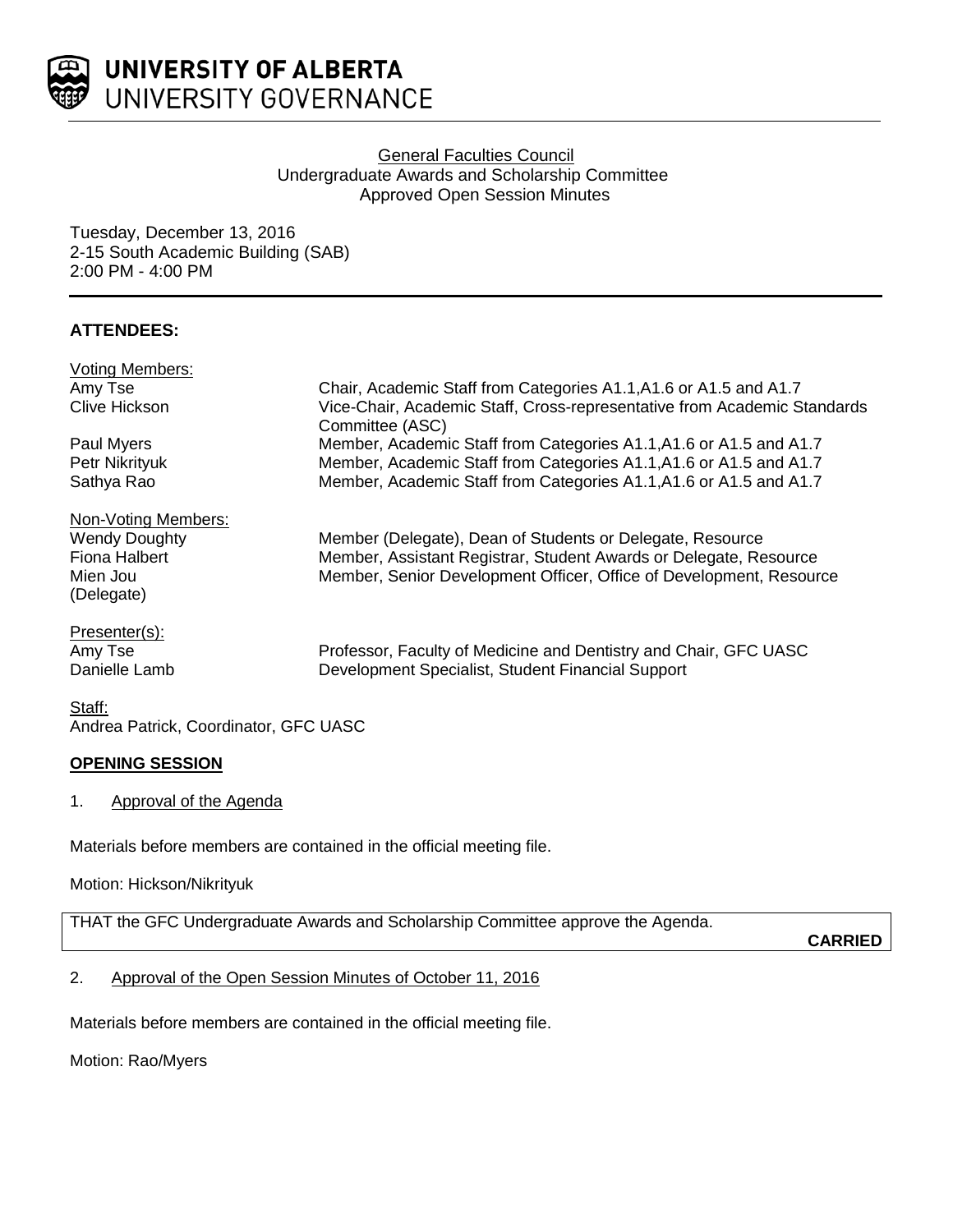THAT the GFC Undergraduate Awards and Scholarship Committee approve the Minutes of October 11, 2016. **CARRIED**

#### 3. Comments from the Chair

The Chair reported that she had received an email from the Chair of the GFC *Ad Hoc* Committee on Academic Governance Including Delegated Authority requesting feedback on the Committee's strengths, challenges and mandate.

During the ensuing discussion, it was noted that there is difficulty in getting a 'big picture' of the awards landscape at the academy. A member added that it would be beneficial to see all institutional awards in one place. A member suggested that it is difficult to know what is driving the strategic direction of undergraduate financial support at the academy and is therefore difficult to understand the Committee's place in overall strategy.

Members also identified that student member attendance could be improved and is critical to the mandate of the Committee. Members discussed the possibility of digital participation or increasing the student members on the Committee. A member explained that perhaps students may feel intimidated participating, and that orientation could be strengthened to address lack of engagement. Members indicated their support for face-to-face meetings, as opposed to digital participation.

In terms of strengths, a member pointed out the diversity of members on the Committee including members from different Faculties, as well as resource members from the Office of Advancement, the Office of the Registrar, and the Office of the Dean of Students and how this specific representation underscores the vital importance of Committee members who regularly meet and connect with undergraduate students and who may have a better understanding of how students interpret awards and scholarships.

Ms Patrick reminded members of the Terms of Reference review from April 2016.

### **ACTION ITEMS**

4. Amendments to Existing Undergraduate Awards and Bursaries for Approval (December 13, 2016)

Materials before members are contained in the official meeting file.

*Presenter(s)*: Danielle Lamb

*Purpose of the Proposal*: To approve amendments to existing awards, scholarships and bursaries.

#### *Discussion*:

Ms Lamb provided members with an update in regards to the spelling of "honours" within awards, scholarships and bursaries, as well as the usage of the word "scholar" in relation to students enrolled at the Peter Lougheed Leadership College.

During the discussion in relation to the items within this proposal, members provided numerous comments and questions, including suggestions for various grammatical and punctuation edits, clarification surrounding the Value of the items, application processes and deadlines, and eligibility criteria.

#### Motion: Hickson/Myers

THAT the GFC Undergraduate Awards and Scholarship Committee approve, under delegated authority from General Faculties Council, proposed amendments to Existing Undergraduate Awards and Bursaries, as